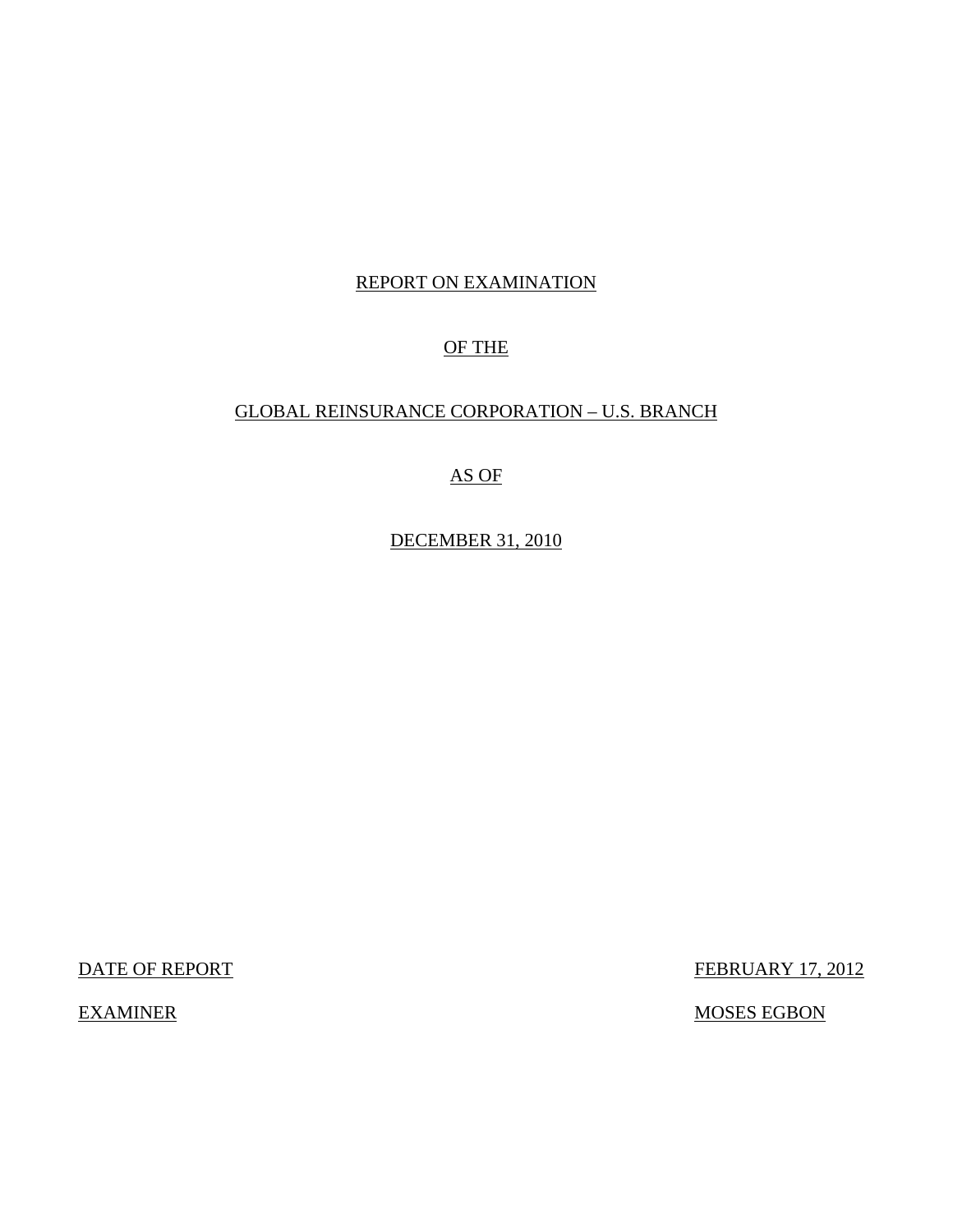# TABLE OF CONTENTS

## ITEM NO. PAGE NO.

| 1. | Scope of examination                                                                                                                  | $\overline{2}$        |
|----|---------------------------------------------------------------------------------------------------------------------------------------|-----------------------|
| 2. | Description of Branch                                                                                                                 | 3                     |
|    | A. Management<br>B. Territory and plan of operation<br>C. Reinsurance<br>D. Holding company system<br>E. Significant operating ratios | 3<br>4<br>6<br>7<br>9 |
| 3. | <b>Financial statements</b>                                                                                                           | 10                    |
|    | A. Balance sheet<br>B. Income statement<br>C. Capital and surplus<br>D. Trusteed surplus statement                                    | 10<br>11<br>11<br>12  |
| 4. | Losses and loss adjustment expenses                                                                                                   | 13                    |
| 5. | Compliance with prior report on examination                                                                                           | 14                    |
| 6. | Summary of comments and recommendations                                                                                               | 16                    |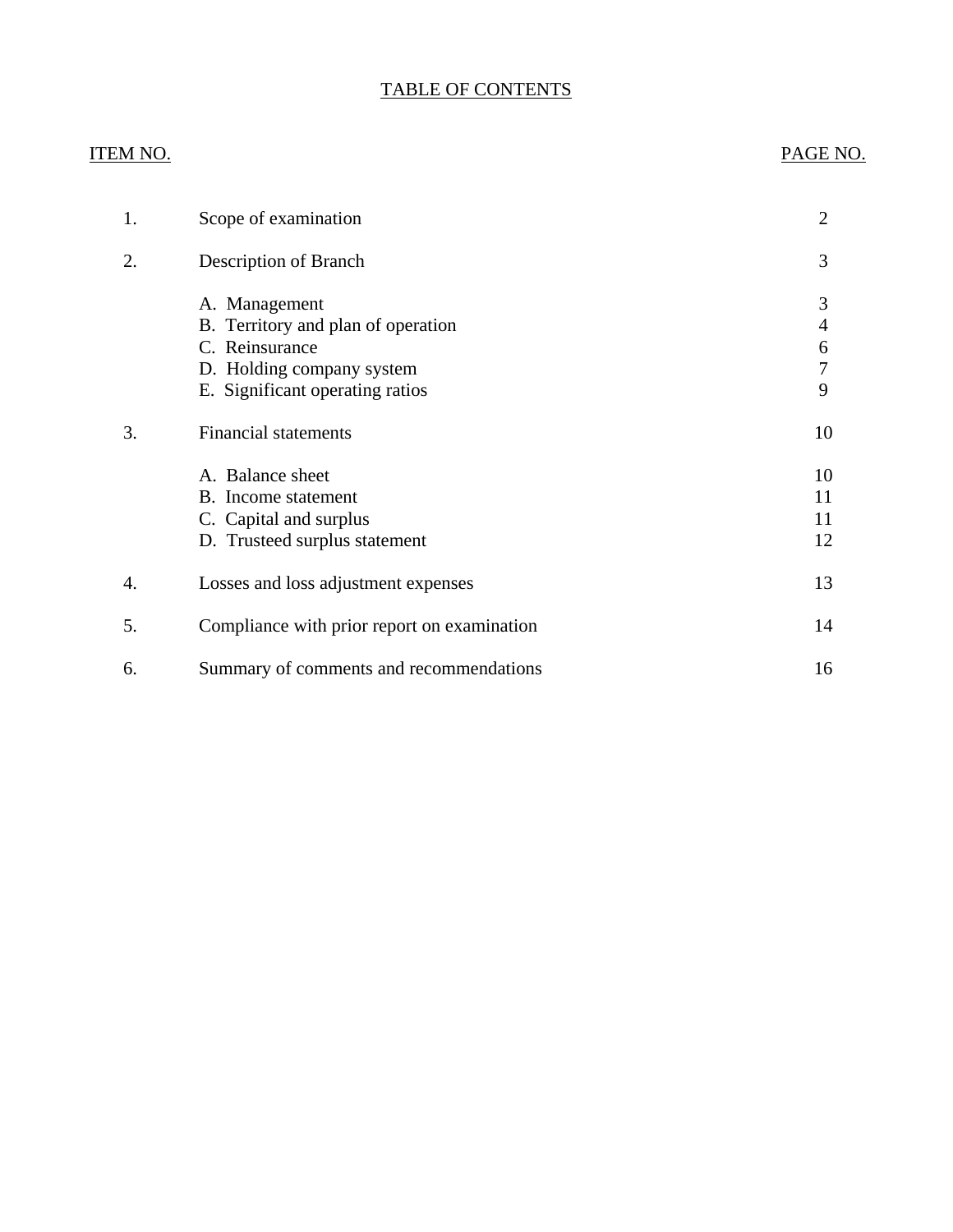

# NEW YORK STATE DEPARTMENTof *~,........,,* FINANCIAL SERVICES

Andrew M. Cuomo **Benjamin M. Lawsky** Governor Superintendent Superintendent Superintendent Superintendent Superintendent Superintendent Superintendent

February 17, 2012

Honorable Benjamin M. Lawsky Superintendent of Financial Services Albany, New York 12257

Sir:

Pursuant to the requirements of the New York Insurance Law, and in compliance with the instructions contained in Appointment Number 30727 dated June 14, 2011 attached hereto, I have made an examination into the condition and affairs of the Global Reinsurance Corporation – U.S. Branch as of December 31, 2010, and submit the following report thereon.

Wherever the designation "the Branch" appears herein without qualification, it should be understood to indicate the Global Reinsurance Corporation – U.S. Branch.

Wherever the term "Department" appears herein without qualification, it should be understood to mean the New York State Department of Financial Services.

The examination was conducted at the Branch's home office located at 7 Times Square,  $37<sup>th</sup>$ Floor, New York, NY 10036.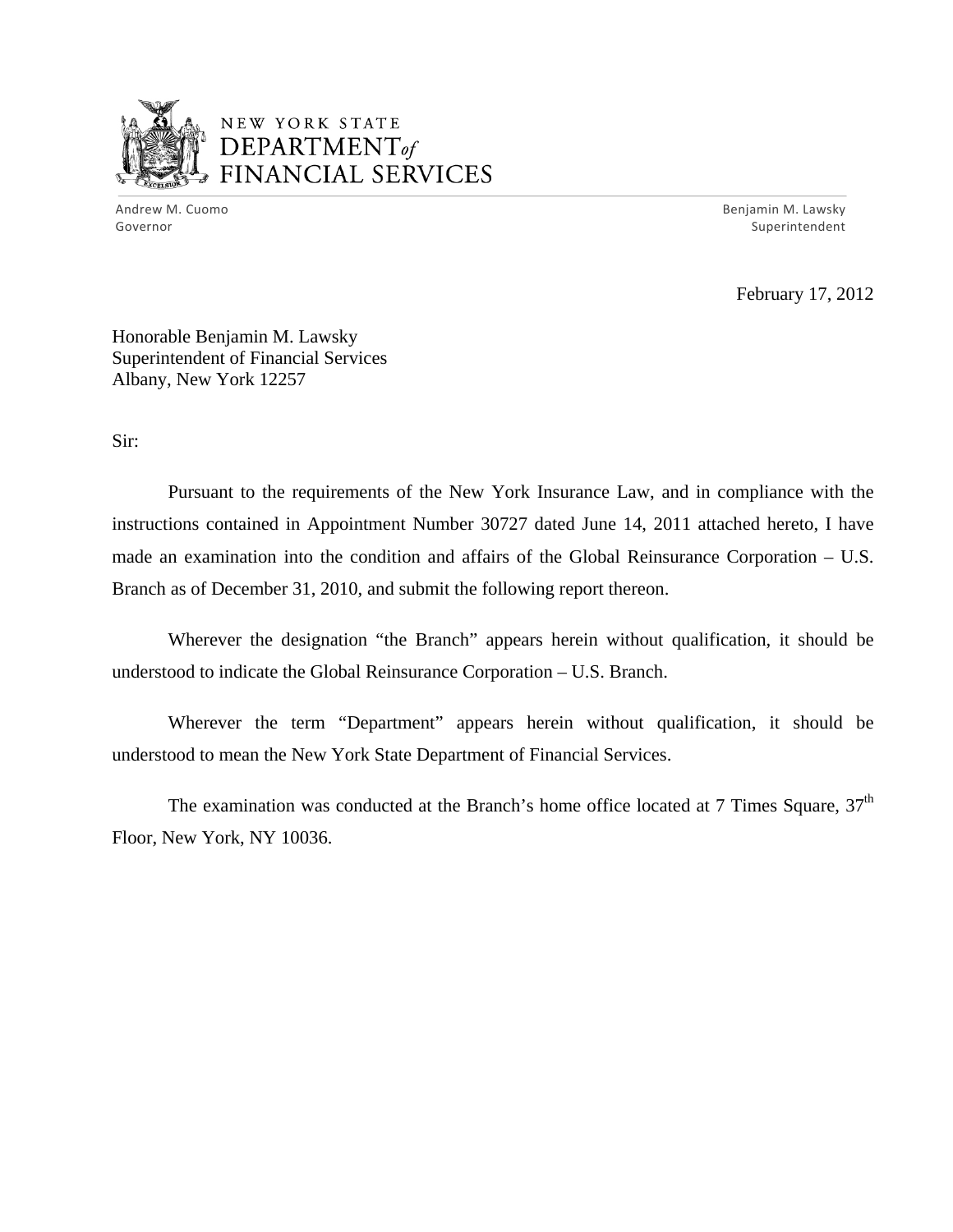## 1. SCOPE OF EXAMINATION

<span id="page-3-0"></span>The previous examination was conducted as of December 31, 2006. This examination covered the four-year period from January 1, 2007 through December 31, 2010, and was limited in scope to these balance sheet items considered by this Department to require analysis, verification or description, including: Invested assets, losses and loss adjustment expenses, reinsurance recoverable and provision for reinsurance. Transactions occurring subsequent to this period were reviewed where deemed appropriate by the examiner.

A review was also made to ascertain what action was taken by the Branch with regard to comments and recommendations contained in the prior report on examination.

This report on examination is confined to the target areas investigated pursuant to the limited scope examination instructions, financial statements and comments on those matters that involve departures from laws, regulations or rules, or that are deemed to require explanation or description.

The examiners also relied upon audit work performed by the Branch's independent public accountants when appropriate.

This examination report includes a summary of significant findings for the following items as called for in the National Association of Insurance Commissioners Financial Condition Examiners Handbook:

> Significant subsequent events Branch history Corporate records Management and control Fidelity bonds and other insurance Pensions, stock ownership and insurance plans Territory and plan of operation Growth of Branch Loss experience Reinsurance Accounts and records Statutory deposits Financial statements Summary of recommendations

This report on examination is confined to financial statements and comments on those matters that involve departures from laws, regulations or rules, or that are deemed to require explanation or description.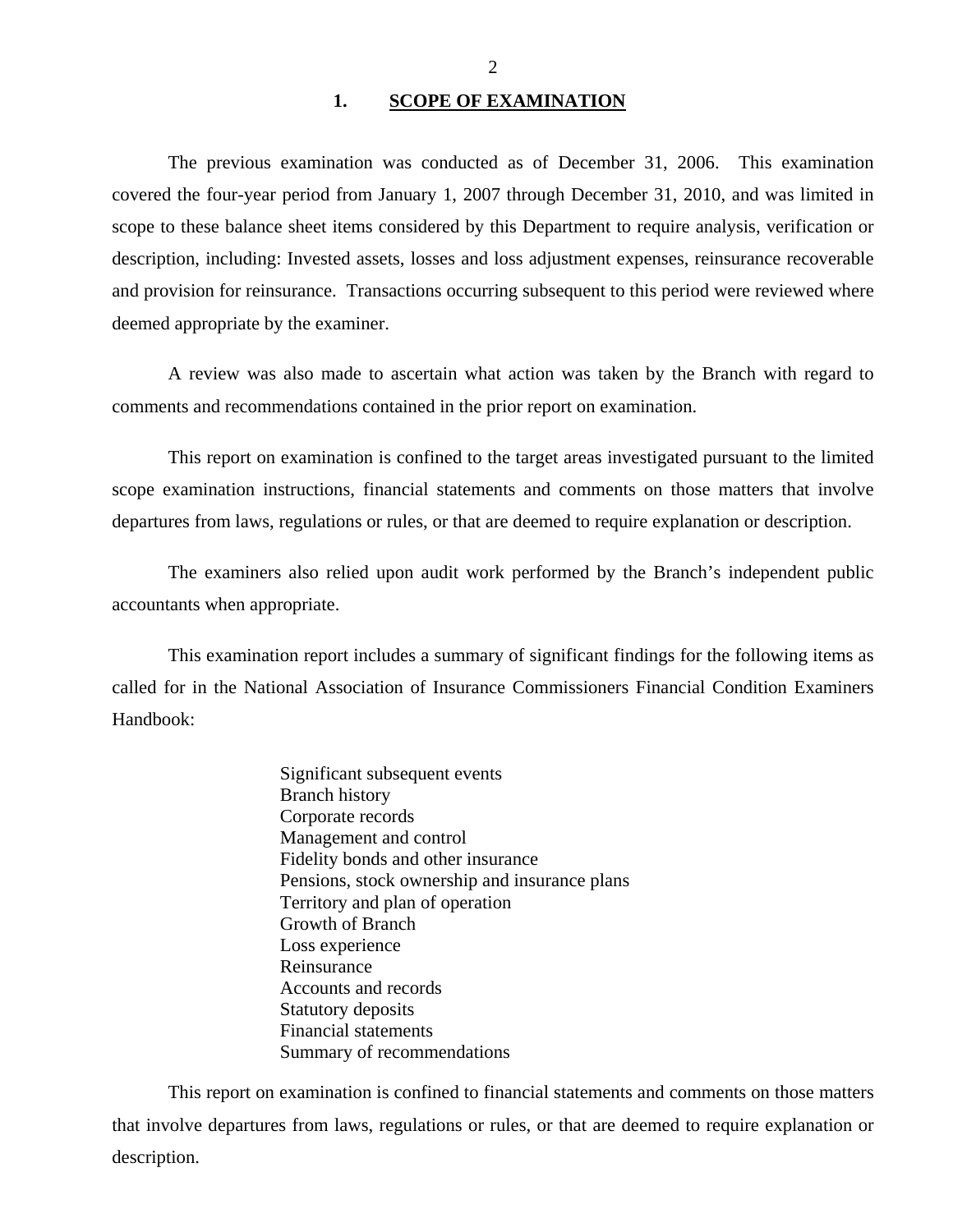### **2. DESCRIPTION OF BRANCH**

<span id="page-4-0"></span>The Branch was licensed in the State of New York on January 29, 1963 as the United States Branch of Gerling-Konzern Globale Rueckversicherungs Aktiengesellschaft (now known as GLOBALE Rueckversicherungs Aktiengesellschaft ("the Home Office")), an insurer organized under the laws of the Federal Republic of Germany on April 23, 1954. The Branch adopted its current title in 2004.

From 1963 through 1997, the Home Office conducted reinsurance operations in the United States through the Branch. Pursuant to Section 1315 of the New York Insurance Law, the Home Office maintains assets sufficient to cover the Branch's liabilities and statutory requirements in a trust account for the security of its policyholders and creditors in the United States. The trusteed assets may not be withdrawn without the consent of the New York State Department of Financial Services.

In 1997, the Branch ceased assuming new business due to adverse underwriting results on long-tail liability business, including exposure to asbestos and environmental liabilities and other latent exposures relating to reinsurance contracts entered into during 1984 and prior years. After 1997, all domestic reinsurance activities were written through the Home Office's U.S.-based reinsurance subsidiary, GLOBAL Reinsurance Corporation of America ("GRCA"). Effective January 1, 1997, the Branch entered into a quota share reinsurance agreement with GRCA, whereby GRCA assumed 100% of the Branch's net liabilities in force as of that date. Effective July 31, 2009, the 100% quota share reinsurance agreement was commuted. GRCA paid the Branch the sum of \$854,045 in full satisfaction of all obligations under the agreement.

In 2008, the Branch received a contributed capital from its home office of \$10,000,000, which was deposited into the Branch's non-trusteed account.

#### A. Management

The operations of the Branch are managed by Global U.S. Holdings, Inc. ("GUSHI"), a subsidiary of the Home Office, pursuant to a management agreement effective March 31, 2000. Pursuant to the management agreement, GUSHI provides all staff and office accommodations required to run the business of the Branch. The Branch reimburses GUSHI for actual expenses incurred during the year plus a basic fee.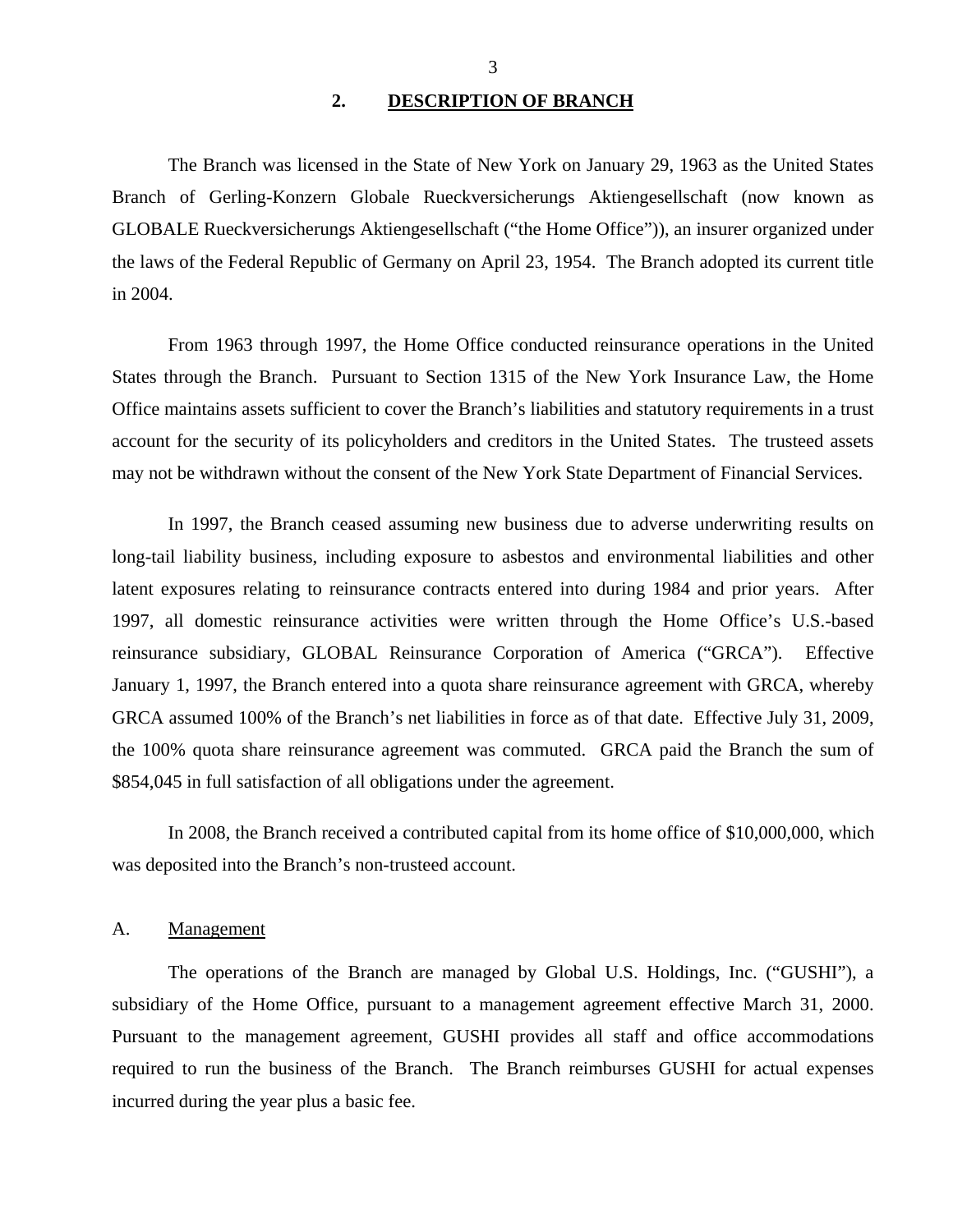<span id="page-5-0"></span>Citibank was appointed as the United States Trustee by a deed of trust dated December 13, 1962. This instrument, duly approved by the Superintendent, contains provisions that empower the Trustee to purchase and sell securities or other personal property as the Branch may direct, subject to the laws of the State of New York.

The by-laws of GUSHI provide that its corporate powers shall be exercised by a board of directors consisting of not less than three members. At December 31, 2010, the board of directors was comprised of the following five members:

| Name and Residence                  | <b>Principal Business Affiliation</b>                                                                              |
|-------------------------------------|--------------------------------------------------------------------------------------------------------------------|
| Bard E. Bunaes                      | Vice Chairman,                                                                                                     |
| Irvington, NY                       | <b>GLOBAL Reinsurance Corporation of America</b>                                                                   |
| Thomas K. Freudenstein              | Chief Operating Officer,                                                                                           |
| Alfter, Germany                     | Global Reinsurance Corporation of America                                                                          |
| Christian Neukamp                   | Director,                                                                                                          |
| Bruhl, Germany                      | <b>GLOBAL Reinsurance Corporation of America</b>                                                                   |
| David W. Smith<br>Locust Valley, NY | Executive Vice President, General Counsel and<br>Corporate Secretary,<br>Global Reinsurance Corporation of America |
| Volker D. Weisbrodt                 | Chairman, President and Chief Executive Officer                                                                    |
| Cologne, Germany                    | Global Reinsurance Corporation of America                                                                          |

As of December 31, 2010, the principal officers of the Branch were as follows:

| Name                   | Title                                              |
|------------------------|----------------------------------------------------|
| Volker D. Weisbrodt    | Chairman, President & Chief Executive Officer      |
| Thomas K. Freudenstein | <b>Chief Operating Officer</b>                     |
| Burton I. Henry        | Executive Vice President & Chief Financial Officer |
| David W. Smith         | Executive Vice President, General Counsel &        |
|                        | Secretary                                          |

## B. Territory and Plan of Operation

At December 31, 2010, the Branch was licensed to write business in twenty-seven states and the District of Columbia. Additionally, the Branch was an accredited reinsurer in seventeen states.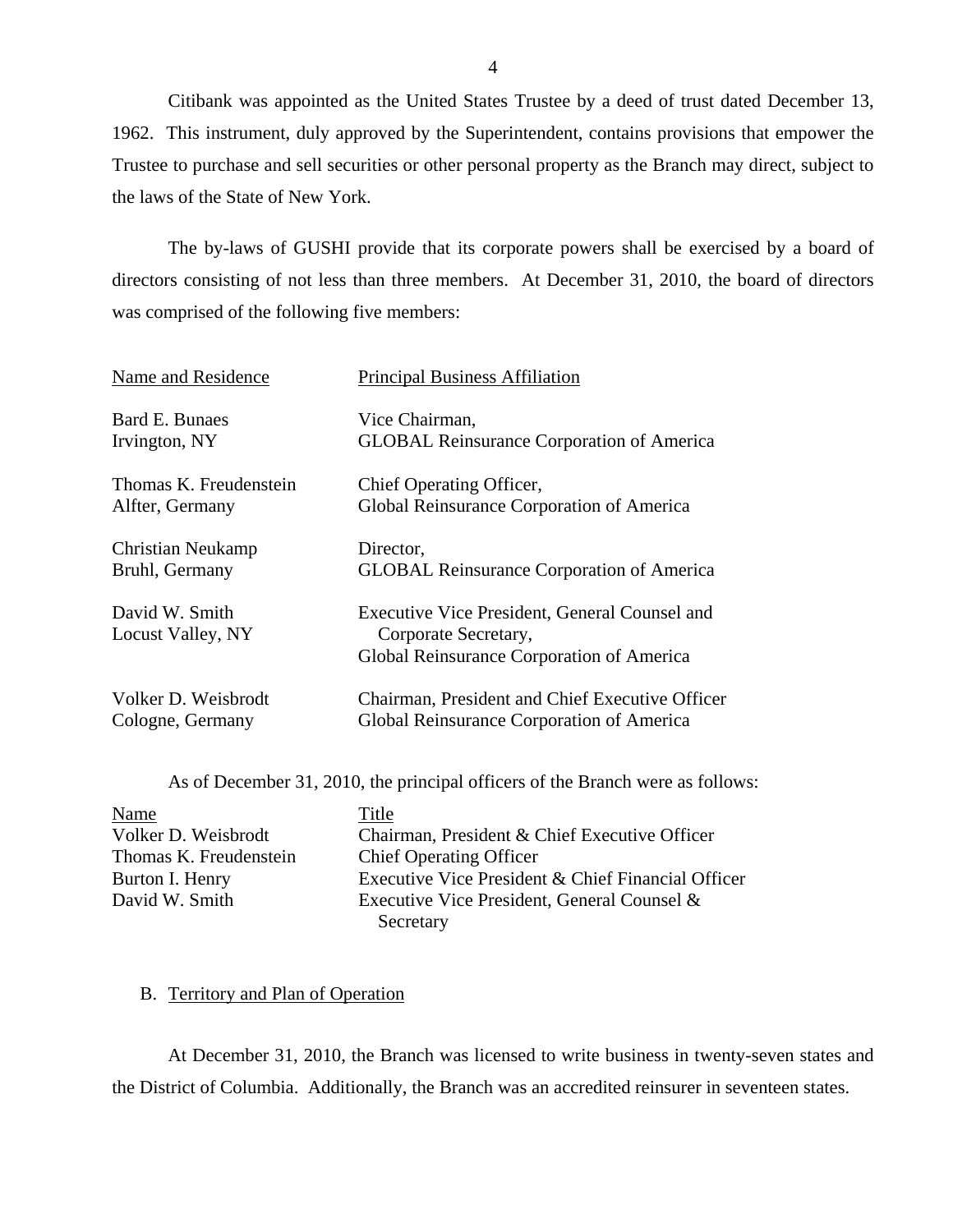As of the examination date, the Branch was licensed to transact the kinds of insurance as defined in the following numbered paragraphs of Section 1113(a) of the New York Insurance Law:

| Paragraph      | Line of Business                               |
|----------------|------------------------------------------------|
|                |                                                |
| 3              | Accident and health                            |
| $\overline{4}$ | Fire                                           |
| 5              | Miscellaneous property                         |
| 6              | Water damage                                   |
| $\overline{7}$ | Burglary and theft                             |
| 8              | <b>Glass</b>                                   |
| 9              | Boiler and machinery                           |
| 10             | Elevator                                       |
| 11             | Animal                                         |
| 12             | Collision                                      |
| 13             | Personal injury liability                      |
| 14             | Property damage liability                      |
| 15             | Workers' compensation and employers' liability |
| 16             | Fidelity and surety                            |
| 17             | Credit                                         |
| 19             | Motor vehicle and aircraft physical damage     |
| 20             | Marine and inland marine                       |
| 21             | Marine protection and indemnity                |
| 22             | Residual value                                 |
| 24             | Credit unemployment                            |
| 26(A)(B)(C)(D) | Gap insurance                                  |
| 27             | Prize indemnification                          |
| 28             | Service contract reimbursement                 |
| 29             | Legal services                                 |
|                |                                                |

The Branch is also empowered to transact such workers' compensation insurance as may be incident to coverages contemplated under paragraphs 20 and 21 of Section 1113(a) of the New York Insurance Law including insurances described in the Longshoremen's and Harbor Workers' Compensation Act (Public Law 803,  $69<sup>th</sup>$  Congress, as amended; 33 USC Section 901 et seq. as amended).

Effective October 15, 2004, the Branch surrendered its authority to reinsure under Section 4102(c) of the New York Insurance Law.

Based on the lines of business for which the Branch is licensed, and pursuant to the requirements of Article 13 of the New York Insurance Law, the Branch is required to maintain a minimum surplus to policyholders and a trusteed surplus in the amount of \$11,100,000.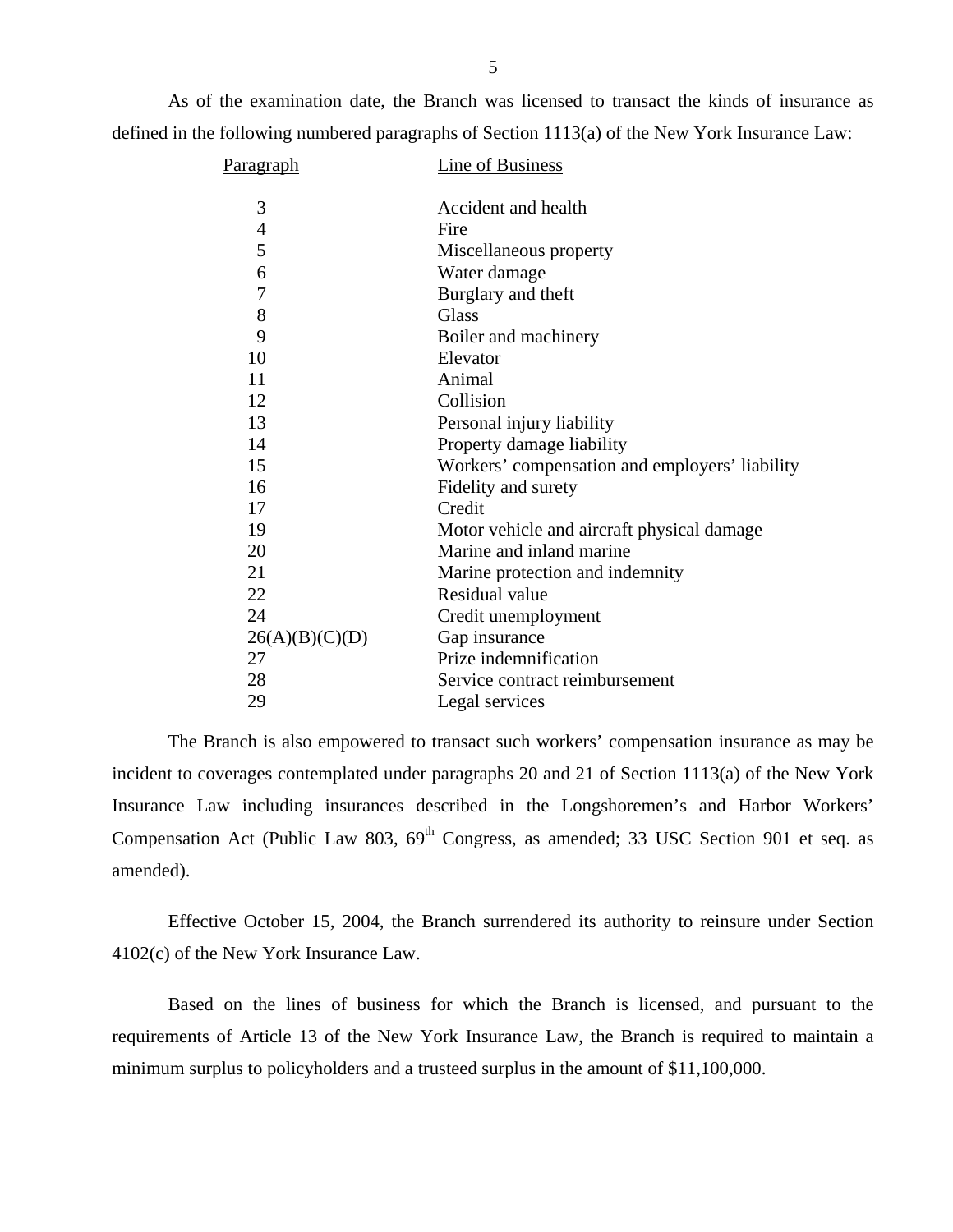#### <span id="page-7-0"></span>C. Reinsurance

#### Assumed Reinsurance

The Branch voluntarily ceased writing business in 1997. Prior to that time, the Branch's principal business was to write property and casualty treaty reinsurance through intermediaries. Since entering into run-off, the Branch has commuted various reinsurance agreements where it was either a ceding or an assuming reinsurer. During the period covered by this examination, commutations of assumed and ceded reinsurance treaties have resulted in a net gain of \$9,264,316 to the Branch's surplus. The commutation of assumed business is a significant activity for the Branch, and it has been trying to significantly reduce its overhead costs to effectively runoff its business.

#### Ceded Reinsurance

In 1997, the Company discontinued writing new business. Consequently, its ceded reinsurance program then in place was not renewed and was terminated on a run-off basis.

## Reinsurance Agreement between the Branch and GLOBAL Reinsurance Corporation of America ("GRCA")

On July 31, 2009, the Branch and GRCA entered into a Commutation and Mutual Release Agreement whereby GRCA agreed to pay the sum of \$854,045 in full satisfaction of all of its past, present and future obligations assumed from the Branch pursuant to a 100% quota share reinsurance agreement that was effective January 1, 1997. The 100% quota share reinsurance agreement was originally entered into when the Branch ceased writing new business and went into runoff.

Examination review of the Schedule F data reported by the Branch in its filed annual statement was found to accurately reflect its reinsurance transactions. Additionally, management has represented that all material ceded reinsurance agreements transfer both underwriting and timing risk as set forth in the NAIC Accounting and Procedures Manual, Statements of Statutory Accounting Principles ("SSAP") No. 62. Representations were supported by an attestation from the Branch's chief executive officer pursuant to Department Circular Letter No. 8 (2005).

A review of the aging of the Branch's reinsurance recoverables on paid losses and loss adjustment expenses reported in Schedule  $F - Part 4$  of its 2010 annual statement revealed that the Branch reported 58.6% as more than 120 days overdue. The Branch advised that this had to do with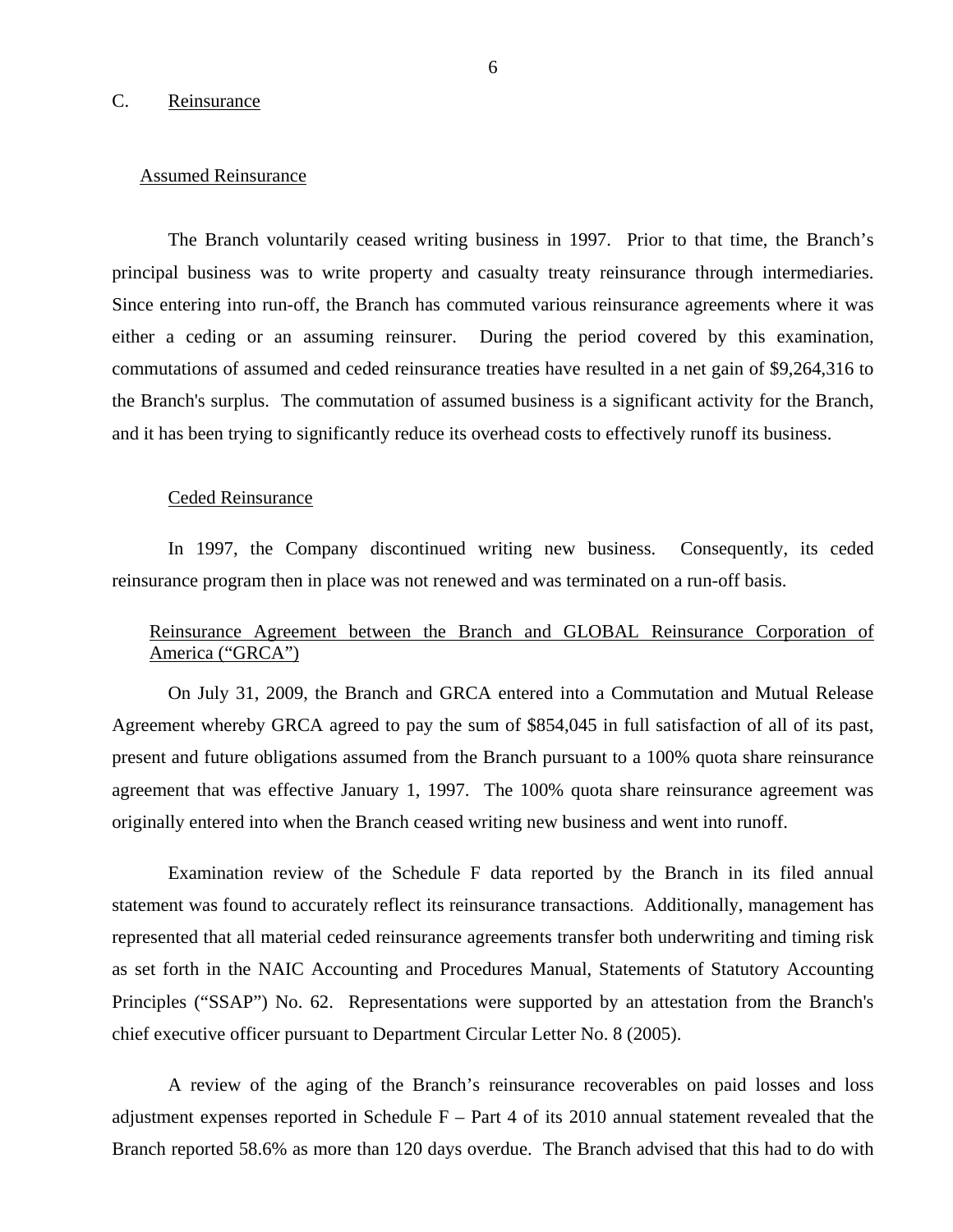<span id="page-8-0"></span>the fact that it was commuting a large number of its assumed treaties, which affected the timing of and the amounts recoverable on the retrocessions.

The Branch's management has indicated that settlements for these recoverables are being negotiated, and others are being pursued through arbitration or litigation. The outcome of these actions by the Branch to recoup the ceded reinsurance balances recoverable is difficult to determine. As the Branch continues to commute assumed reinsurance contracts, there are likely to continue to be issues when these commutation costs are billed out through the Branch's ceded reinsurance contracts.

There is a significant risk that the Branch will continue to experience delays in collecting some of its reinsurance recoverables. Additionally, although the Branch has established a provision for reinsurance based on the formula prescribed in the annual statement instructions, there is a significant risk that such provision may not fully reflect the amount of recoverable balances that will ultimately prove to be uncollectible.

It is recommended that the Branch continue to carefully monitor its reinsurance recoverables and write-off all recoverables that are of doubtful value. This recommendation is based on the materiality of the risk involved in this area rather than on any past failure of the Branch to properly reflect its reinsurance recoverables.

#### D. Holding Company System

The Branch is a member of a German holding company system known as the GLOBAL Re Group. The GLOBAL Re Group is comprised of a large number of related entities in Germany, as well as throughout the world.

On December 28, 2007, the Department approved the sale of the GLOBAL Re Group, including the Home Office, by Winsor Verwaltungs – AG, to GLOBALE Management GmbH ("GMG"), and its parent, GLOBALE Beteilingungs GmbH ("GBG"). On October 13, 2010, GMG was merged with GBG.

Prior to December 2009, Dr. Achim Kann owned 100% of the outstanding shares of GBG. In December 2009, Dr. Kann transferred 99% of his shares to his two daughters (49.5% each); however, each of his daughters exercised Powers of Attorney, which indicate that they have provided Dr. Kann with complete voting rights and other shareholder's rights to which they are entitled. Therefore, Dr.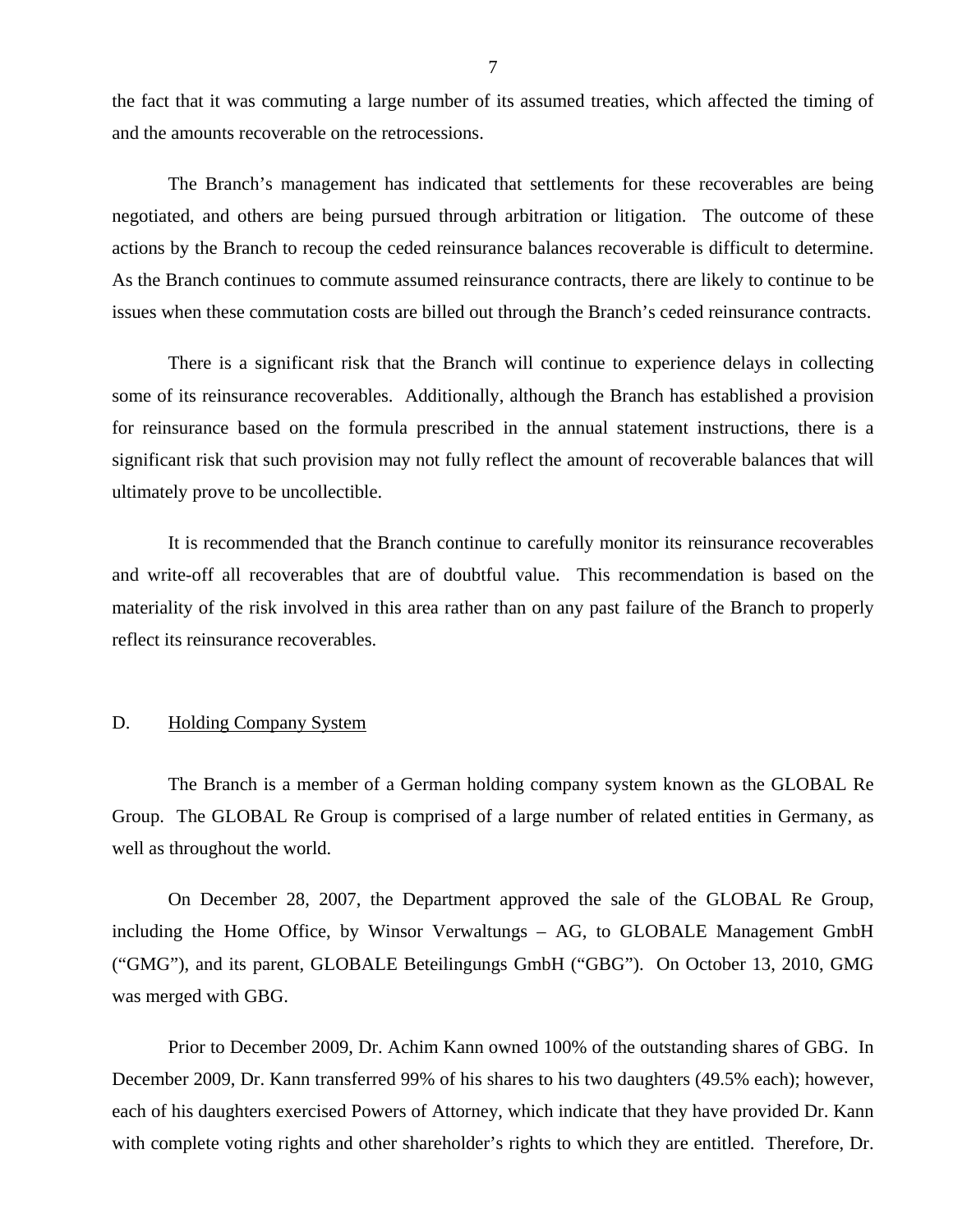Kann is considered the ultimate controlling person by virtue of his power to vote 100% of the shares of GBG.

A review of the holding company registration statements filed with the Department indicated that such filings were complete and were filed in a timely manner pursuant to Article 15 of the New York Insurance Law and Department Regulation 52.

The following is an abridged chart of the holding company system at December 31, 2010:



At December 31, 2010, the Branch was party to the following agreements with other members of its holding company system:

## Expense Sharing Agreement

Effective November 1, 2005, the Branch and several members of its affiliates are party to an expense sharing agreement. The agreement provides for GRCA to make available to its affiliates, the employees and facilities necessary for the conduct of their business, which includes but is not limited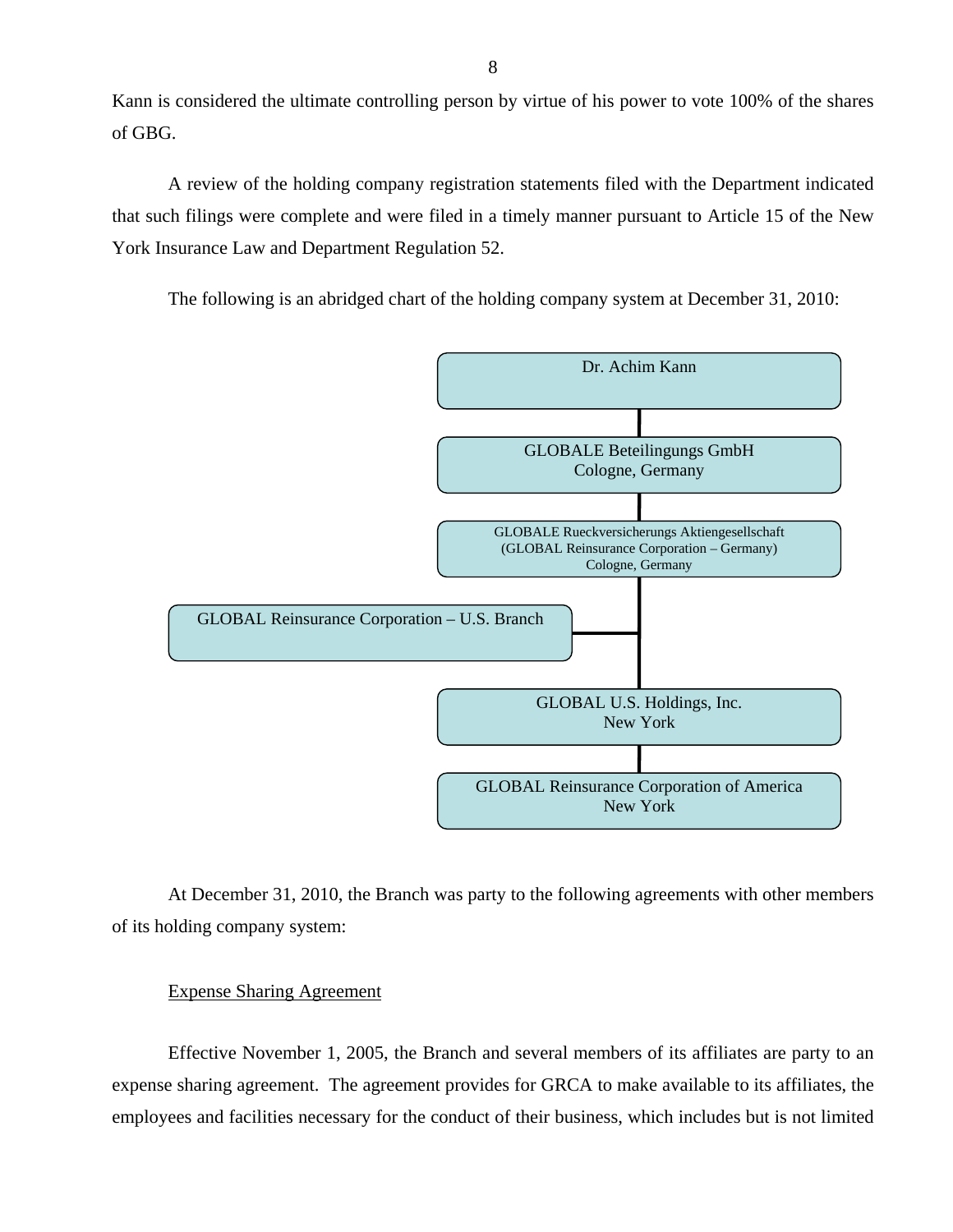to: claims and underwriting services; accounting, legal, and IT services; assistance with report preparation; assistance with retrocession programs; and human resource services.

#### Management Agreement

Effective March 31, 2000, the Branch has a management agreement with GUSHI, whereby GUSHI provides all staff and office accommodations required to run the business of the Branch. The Branch reimburses GUSHI for actual expenses incurred during the year, plus a basic fee.

## E. Significant Operating Ratios

The following ratio has been computed as of December 31, 2010, based upon the results of this examination:

Liabilities to liquid assets (cash and invested assets less investments in affiliates) 81%

The above ratio falls within the benchmark range set forth in the Insurance Regulatory Information System of the National Association of Insurance Commissioners. The net premiums written to surplus as regards policyholders and premiums in course of collection to surplus as regards policyholders ratios were not computed due to the fact that the Branch has been in runoff since 1997 and therefore, those ratios would not be relevant.

The underwriting ratios presented below are on an earned/incurred basis and encompass the four-year period covered by this examination:

|                                              | Amounts      | Ratios      |
|----------------------------------------------|--------------|-------------|
| Losses and loss adjustment expenses incurred | \$6,357,496  | $(2,282)\%$ |
| Other underwriting expenses incurred         | 13,136,832   | (4,715)     |
| Net underwriting loss                        | (19,772,972) | 7,096       |
| Premiums earned                              | .644)        | $(10\%)$    |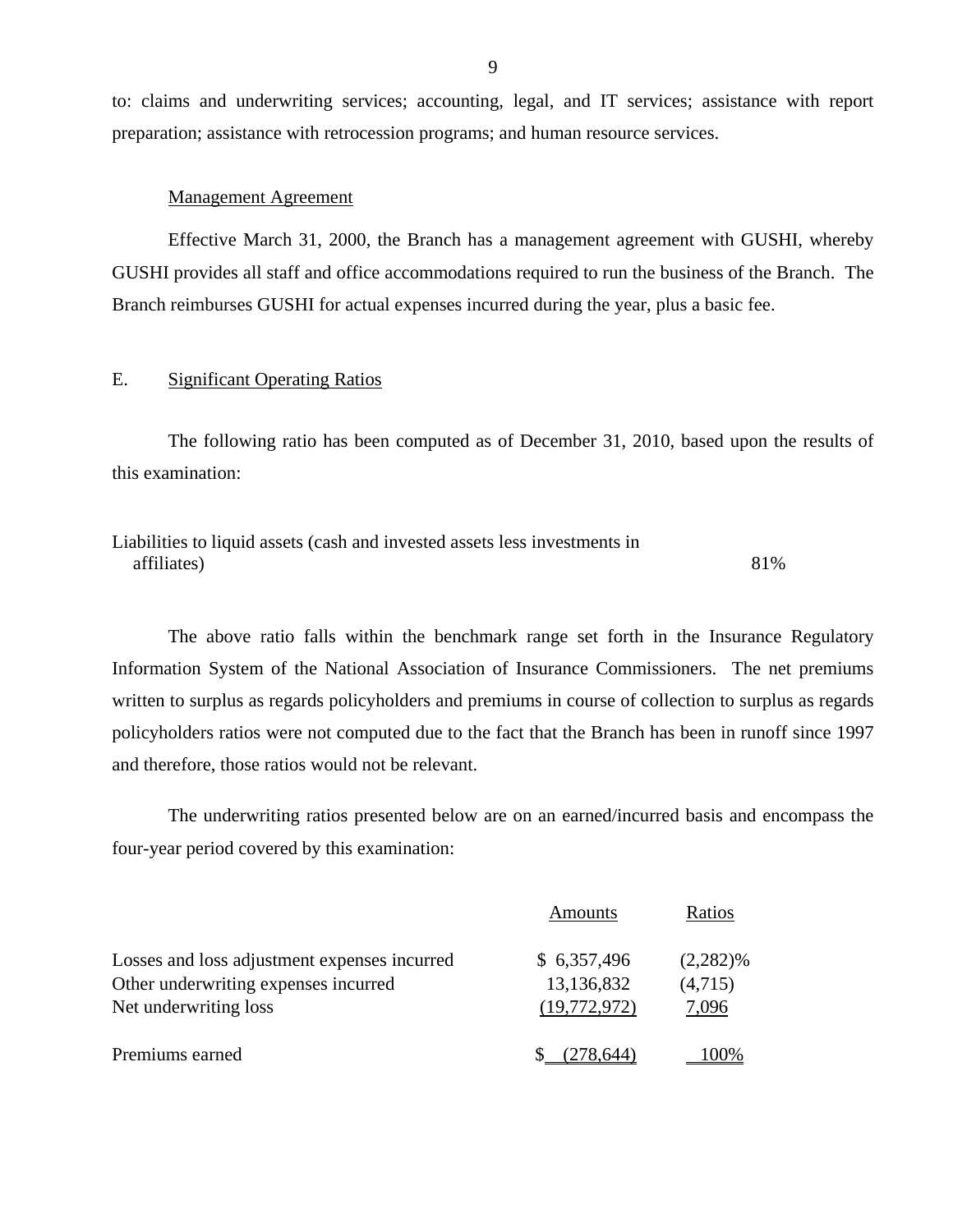# **3. FINANCIAL STATEMENTS**

# A Balance Sheet

The following shows the assets, liabilities and surplus as regards policyholders as of December 31, 2010 as determined by this examination and as reported by the Branch:

|                                                            |               | Examination       |               |
|------------------------------------------------------------|---------------|-------------------|---------------|
| Assets                                                     |               | <b>Assets Not</b> | Net Admitted  |
|                                                            | Assets        | Admitted          | Assets        |
| <b>Bonds</b>                                               | \$230,436,710 | \$<br>$\theta$    | \$230,436,710 |
| Cash, cash equivalents and short-term investments          | 10,870,232    | 0                 | 10,870,232    |
| Other invested assets                                      | 1,365,647     | 0                 | 1,365,647     |
| Receivables for securities                                 | 908           | $\theta$          | 908           |
| Investment income due and accrued                          | 2.907.354     | $\overline{0}$    | 2,907,354     |
| Uncollected premiums and agents' balances in the course of |               |                   |               |
| collection                                                 | 102,030       | $\theta$          | 102,030       |
| Amounts recoverable from reinsurers                        | 10,286,889    | $\Omega$          | 10,286,889    |
| Funds held by or deposited with reinsured companies        | 43.540        | 0                 | 43.540        |
| Receivables from parent, subsidiaries and affiliates       | 126,697       |                   | 126,697       |
| Totals                                                     | \$256,140,007 |                   | \$256,140,007 |

Liabilities, surplus and other funds

|                                                                       |             | <b>Examination</b> |
|-----------------------------------------------------------------------|-------------|--------------------|
| Losses and Loss Adjustment Expenses                                   |             | \$178,540,565      |
| Reinsurance payable on paid losses and loss adjustment expenses       |             | 1,046,709          |
| Other expenses (excluding taxes, licenses and fees)                   |             | 2,575,290          |
| Taxes, licenses and fees (excluding federal and foreign income taxes) |             | 41,000             |
| Current federal and foreign income taxes                              |             | 98,996             |
| Ceded reinsurance premiums payable (net of ceding commissions)        |             | 197,405            |
| Funds held by company under reinsurance treaties                      |             | 213,866            |
| Amounts withheld or retained by company for account of others         |             | 98                 |
| Provision for reinsurance                                             |             | 15,402,705         |
| Payable for securities                                                |             | 102,021            |
| Accounts payable miscellaneous                                        |             | 74,172             |
| <b>Total liabilities</b>                                              |             | \$198,292,827      |
| <b>Surplus and Other Funds</b>                                        |             |                    |
| Statutory deposit                                                     | \$4,200,000 |                    |
| Unassigned funds (surplus)                                            | 53,647,180  |                    |
| Surplus as regards policyholders                                      |             | 57,847,180         |
| Totals                                                                |             | \$256,140,007      |

NOTE: The examiner is unaware of any potential exposure of the Branch to any tax assessment and no liability has been established herein relative to such contingency.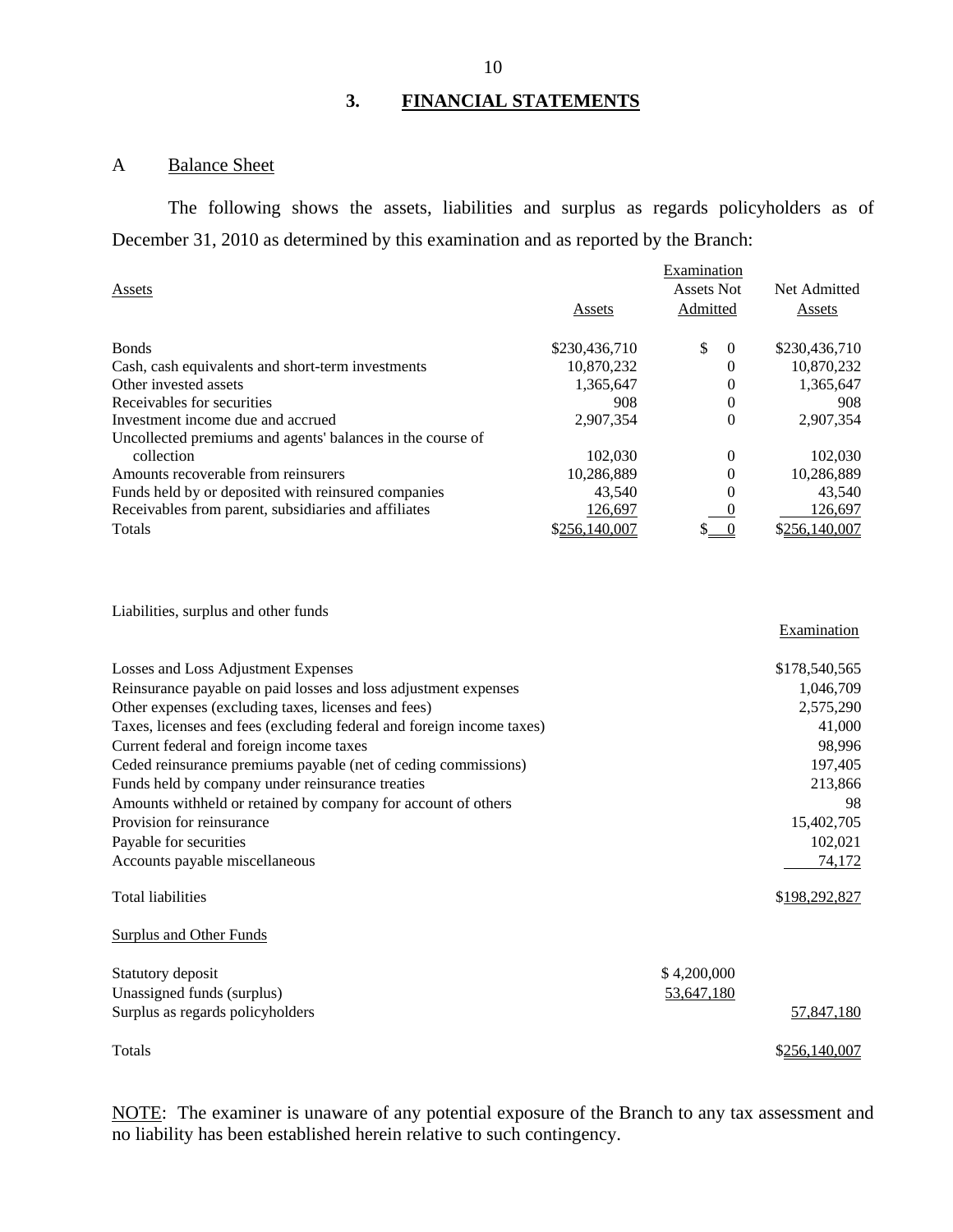## B. Income Statement

Surplus as regards policyholders increased \$49,665,524 during the four-year examination period January 1, 2007 through December 31, 2010, detailed as follows:

| <b>Underwriting Income</b>                                      |                |                |                  |
|-----------------------------------------------------------------|----------------|----------------|------------------|
| Premiums earned                                                 |                |                | $(\$278,644)$    |
| Deductions:                                                     |                |                |                  |
| Losses and loss adjustment expenses incurred                    |                | \$6,357,496    |                  |
| Other underwriting expenses incurred                            |                | 13,136,832     |                  |
| Total underwriting deductions                                   |                |                | 19,494,328       |
| Net underwriting gain or (loss)                                 |                |                | $(\$19,772,972)$ |
| <b>Investment Income</b>                                        |                |                |                  |
| Net investment income earned                                    |                | \$50,993,112   |                  |
| Net realized capital gain or (loss)                             |                | (6,568,621)    |                  |
| Net investment gain or (loss)                                   |                |                | \$44,424,491     |
| Other Income                                                    |                |                |                  |
| Net gain or (loss) from agents' or premium balances charged off |                | (\$58,850)     |                  |
| Aggregate write-ins for miscellaneous income                    |                | 982,211        |                  |
| Total other income                                              |                |                | \$923,361        |
| Net income before federal and foreign income taxes              |                |                | \$25,574,880     |
| Federal and foreign income taxes incurred                       |                |                | 152,996          |
| Net Income                                                      |                |                | \$25,421,884     |
| C.<br><b>Capital and Surplus Account</b>                        |                |                |                  |
| Surplus as regards policyholders per report on                  |                |                |                  |
| examination as of December 31, 2006                             |                |                | \$8,181,655      |
|                                                                 | Gains in       | Losses in      |                  |
|                                                                 | <b>Surplus</b> | <b>Surplus</b> |                  |
| Net income                                                      | \$25,421,884   |                |                  |
| Net transfers (to) from protected cell accounts                 |                |                |                  |
| Net unrealized capital gains or (losses)                        |                | 1,445,652      |                  |
| Change in net deferred income tax                               |                | 102,432,292    |                  |
| Change in non-admitted assets                                   | 101,653,864    |                |                  |
| Change in provision for reinsurance                             | 15,712,800     |                |                  |
| Cumulative effect of changes in accounting principles           | 754,920        |                |                  |
| Net remittances from or (to) home office                        | 10,000,000     |                |                  |
| Net increase (decrease) in surplus                              | \$153,543,468  | \$103,877,944  | \$49,665,524     |
| Surplus as regards policyholders per report on                  |                |                |                  |
| examination as of December 31, 2010                             |                |                | \$57,847,179     |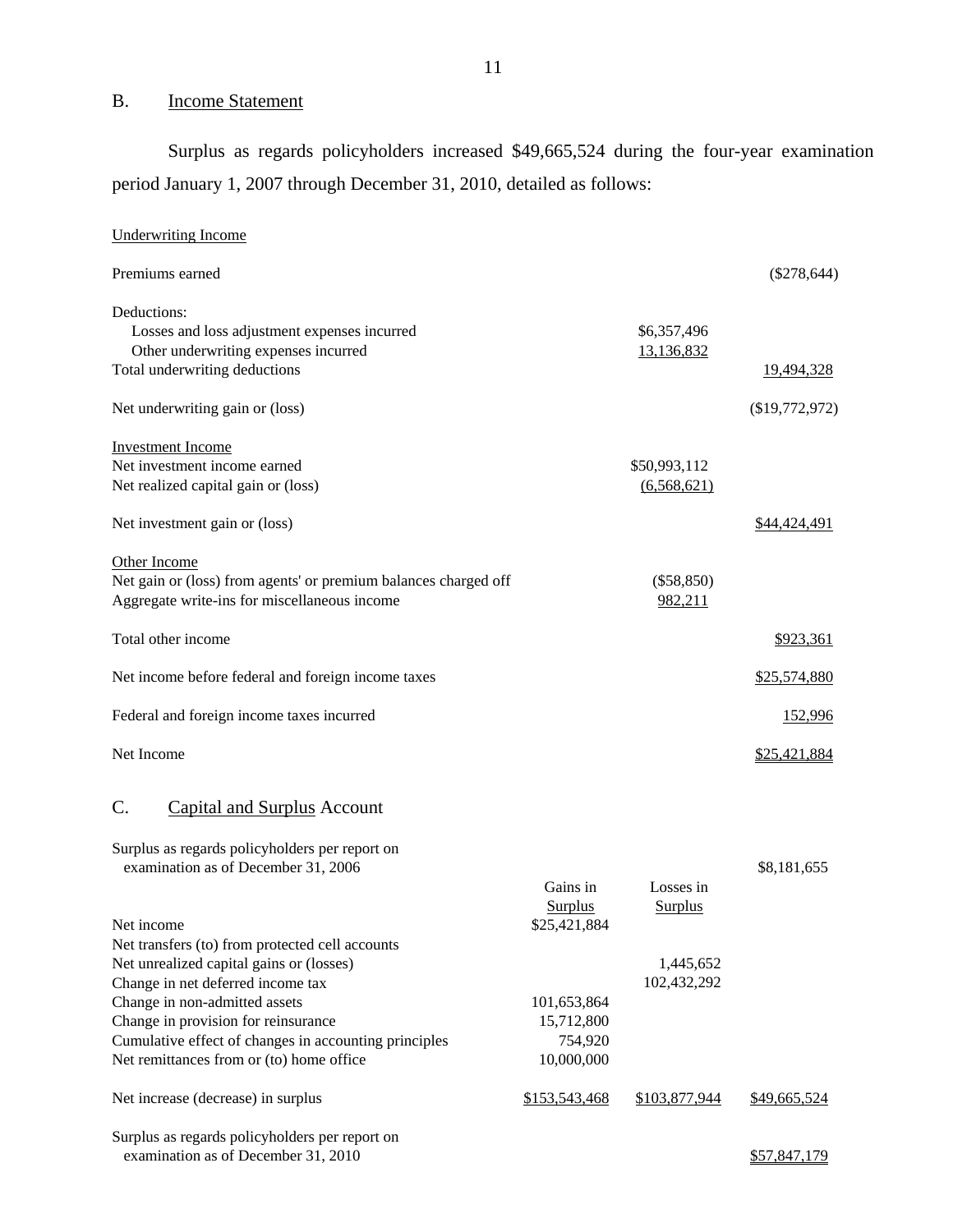<span id="page-13-0"></span>D. Trusteed Surplus Statement

The following shows the trusteed surplus statement of the Branch at December 31, 2010, as determined by this examination and as reported by the Branch:

| Assets                                                                                                                                                       | Examination                |
|--------------------------------------------------------------------------------------------------------------------------------------------------------------|----------------------------|
| Securities deposited with state insurance departments for the protection<br>of all policyholders and creditors within the United States:<br>New York<br>Ohio | \$<br>4,216,853<br>150,602 |
|                                                                                                                                                              | 4,367,455<br>\$            |
| Vested in and held by United States trustees for the protection of all of<br>the Branch's policyholders and creditors within the United States:              |                            |
| <b>Bonds</b>                                                                                                                                                 | \$5,190,224                |
| Cash                                                                                                                                                         | 209,512,838                |
| <b>Accrued Investment Income</b>                                                                                                                             | 1,365,647                  |
| <b>Other Invested Assets</b>                                                                                                                                 | 2,735,220                  |
| Total gross assets                                                                                                                                           | \$223,171,384              |
| Liabilities and Trusteed Surplus                                                                                                                             |                            |
| <b>Total liabilities</b>                                                                                                                                     | \$198,292,827              |
| Deductions from Liabilities                                                                                                                                  |                            |
| Reinsurance recoverable on paid losses from authorized companies                                                                                             | 5,694,931                  |
| Reinsurance recoverable on paid losses from unauthorized companies                                                                                           | 3,417,019                  |
| Special state deposits                                                                                                                                       | 2,229,418                  |
| Accrued interest on special state deposits                                                                                                                   | 43,540                     |
| Agents balances under 90 days                                                                                                                                |                            |
| Funds held with reinsured companies                                                                                                                          |                            |
| Other assets                                                                                                                                                 |                            |
| <b>Total deductions</b>                                                                                                                                      | \$11,384,908               |
| Total adjusted liabilities                                                                                                                                   | \$186,907,919              |
| Trusteed surplus (Section 1312)                                                                                                                              | 36,263,465                 |
| Total adjusted liabilities and trusteed surplus                                                                                                              | <u>\$223,171,384</u>       |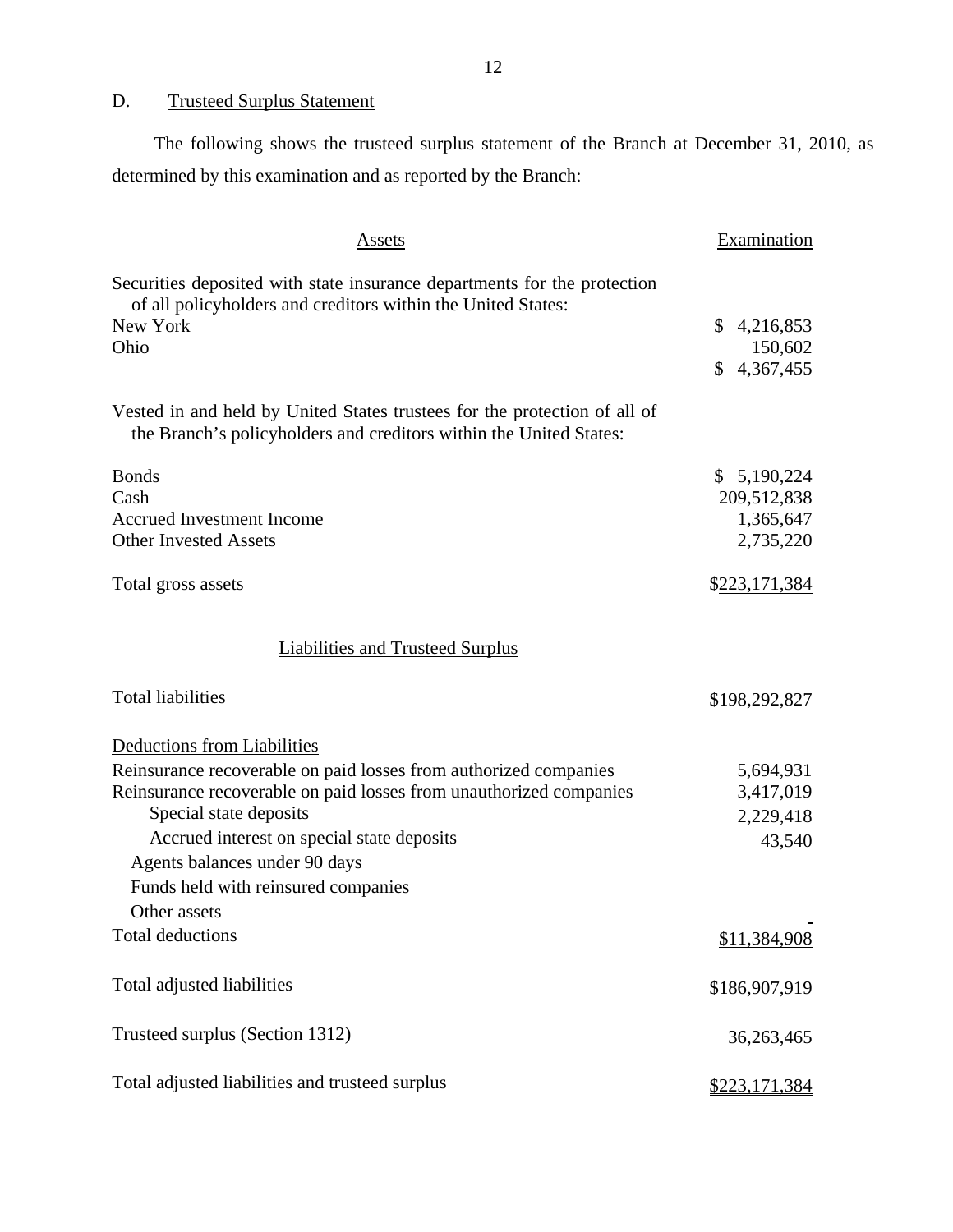#### **4. LOSSES AND LOSS ADJUSTMENT EXPENSES**

<span id="page-14-0"></span>The examination liability for the captioned items of \$178,540,565 is the same as reported by the Company as of December 31, 2010. The examination analysis was conducted in accordance with generally accepted actuarial principles and practices and was based on statistical information contained in the Company's internal records and in its filed annual statements.

It should be noted that as of the examination date most of the Branch's net loss reserves were attributable to asbestos, hazardous waste and other toxins claims exposure. The estimation of these claims is unusually difficult for several reasons, including: a lack of historical data; the uncertain nature of legal interpretations of coverage; regulatory procedures for claim resolution; and the inability to apply standard actuarial techniques to data that is only available by calendar year but represents multiple policy years.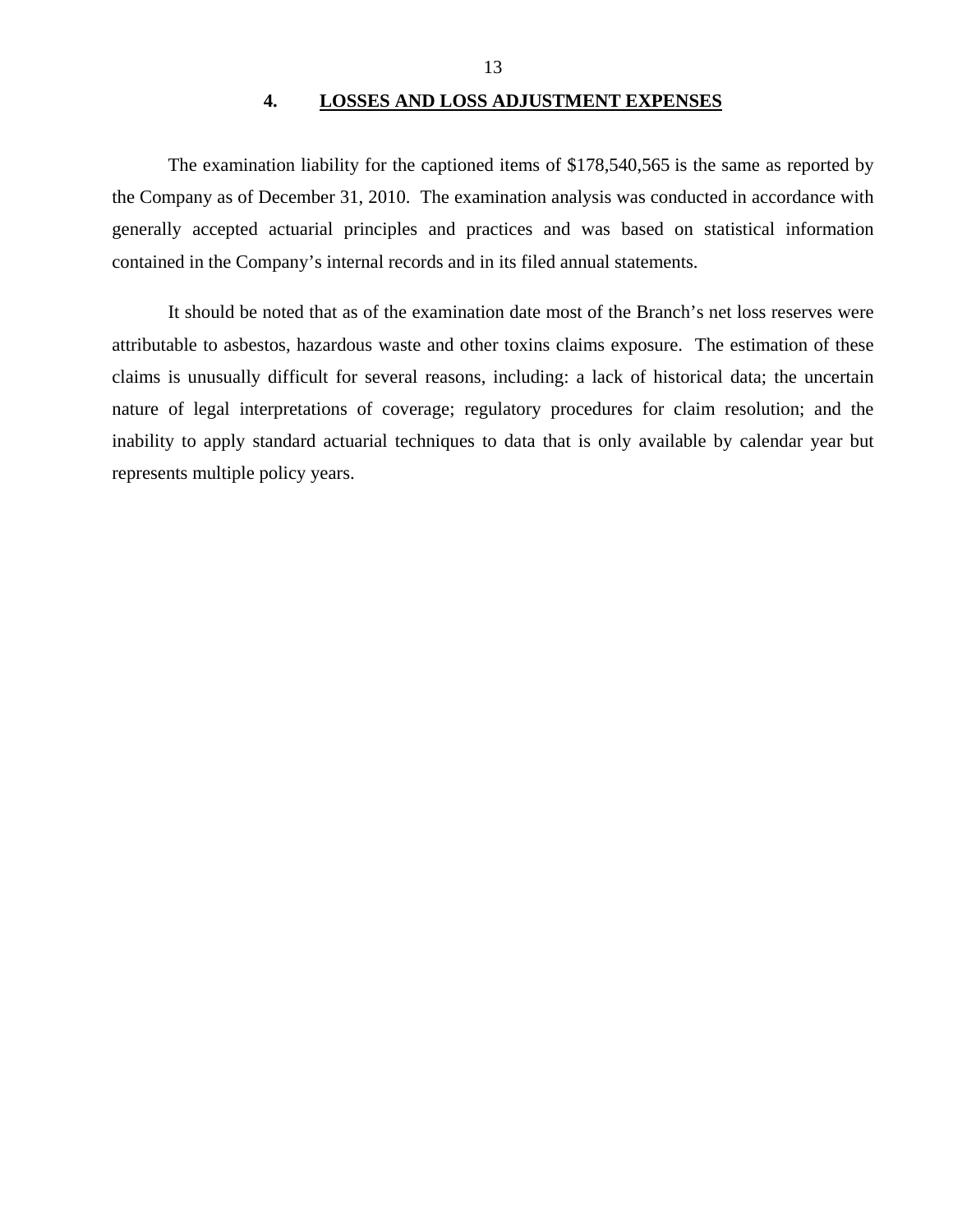### **5. COMPLIANCE WITH PRIOR REPORT ON EXAMINATION**

The prior report on examination contained one comment and five recommendations as follows (page numbers refer to the prior report):

## ITEM PAGE NO.

7

#### A. Trusteed Surplus Insolvency and Impairment

The examination determined that as of December 31, 2006, the Branch's trusteed surplus was insolvent in the amount of \$13,595,680 and its required to be maintained trusteed surplus of \$11,100,000 was impaired in the amount of \$24,695,680. It is noted that the Branch's surplus as regards policyholders was impaired, but not insolvent as of December 31, 2006. 1, 15, 19

Subsequent to the examination date, in January 2008, the Branch received a capital contribution from its home office in the amount of \$10 million, which was deposited into the Branch's non-trusteed account. Additionally, the Branch subsequently collected approximately \$13.4 million of reinsurance recoverables that were in dispute as of December 31, 2006 and, therefore, were not eligible to be included in trusteed surplus at that date. Additionally, the Branch had approximately \$5.6 million in non-trusteed assets available for the disposition of trusteed liabilities at December 31, 2006.

The recognition of the \$13.4 million subsequently collected for reinsurance recoverables in dispute at the examination date, combined with the \$10 million capital contribution and the \$5.6 million in available non-trusteed assets was enough to eliminate both the trusteed surplus impairment and insolvency at the examination date. While these funds were not transferred to the trusteed asset account they have been used to pay down the Branch's liabilities, thereby increasing the trusteed surplus of the Branch.

## B. Reinsurance Recoverables

It is recommended that the Branch carefully monitor its reinsurance collectibles and write-off all recoverables that are of dubious value. This recommendation is based on the materiality of the risk involved in this area rather than on any past failure of the Branch to properly reflect its reinsurance recoverables.

It is noted that during the examination period, the Branch has significantly reduced its reinsurance recoverables from \$47.3 million at December 31, 2006 to \$10.3 million as of the current examination date. Therefore, the Branch has complied with this recommendation.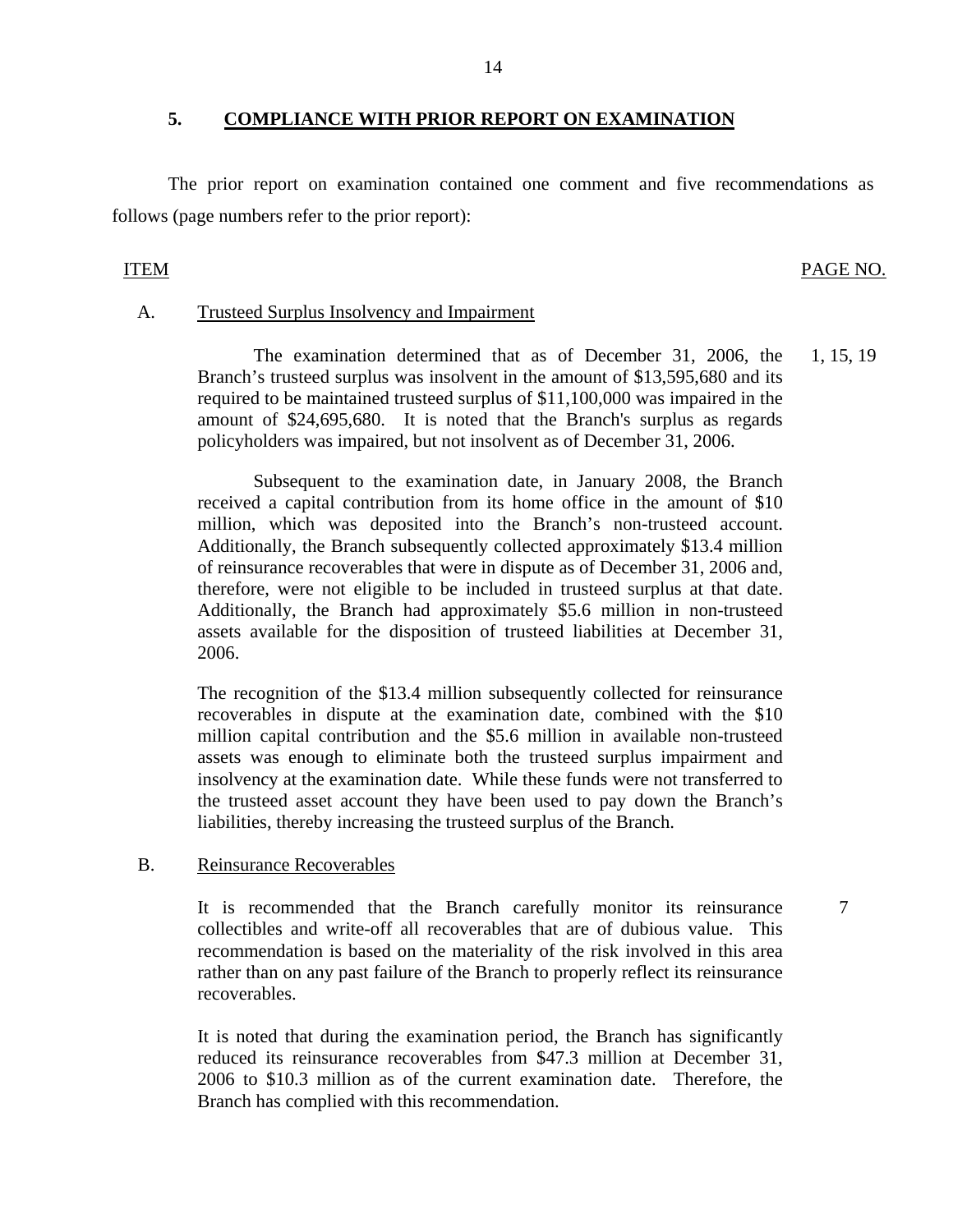### C. Investments

10 It is recommended that the Branch take the necessary steps to ensure future compliance with Section  $1402(a)$  and Section  $1402(b)$  of the New York Insurance Law.

The Branch has complied with this recommendation.

## D. Claim Documentation

It is recommended, that the Branch establish procedures to ensure that it be 11 sufficiently informed regarding the status of each claim.

The Branch has complied with this recommendation.

## E. Adjusting and Other Unpaid Expenses

Given the run-off status of the Branch, it is recommended that the Branch 16 closely monitor its unallocated loss adjustment expense reserve and make modifications, where appropriate.

The Branch has complied with this recommendation.

### F. Trusteed surplus

It is recommended that the Branch take credit, on future trusteed surplus 19 statements, for liabilities reflected on the statutory filing that were set up as a reserve against assets not admitted on the trusteed surplus statement. This credit is taken on the trusteed surplus statement as a deduction from reported liabilities.

The Branch has complied with this recommendation.

## **6. SUMMARY OF COMMENTS AND RECOMMENDATIONS**

## ITEM PAGE NO.

7

## A. Reinsurance Recoverables

It is recommended that the Branch continue to carefully monitor its reinsurance recoverables and write-off all recoverables that are of doubtful value. This recommendation is based on the materiality of the risk involved in this area rather than on any past failure of the Branch to properly reflect its reinsurance recoverables.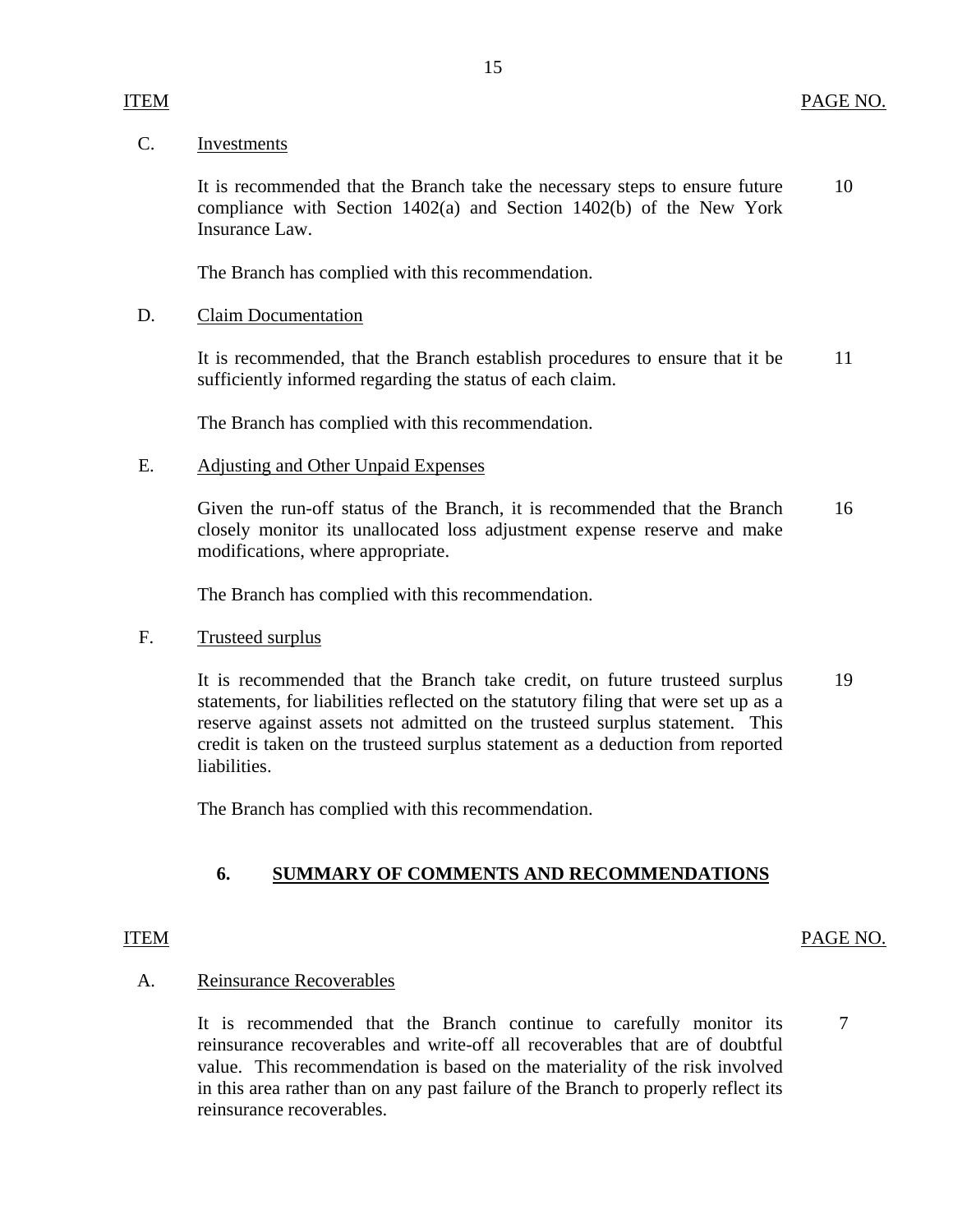Respectfully submitted,

 $\sqrt{s}$ 

 Moses Egbon, CFE Senior Insurance Examiner

STATE OF NEW YORK ) )ss: COUNTY OF NEW YORK )

MOSES EGBON, being duly sworn, deposes and says that the foregoing report, subscribed by

him, is true to the best of his knowledge and belief.

/s/

Moses Egbon

Subscribed and sworn to before me

this  $\qquad \qquad \text{day of} \qquad \qquad 2010.$